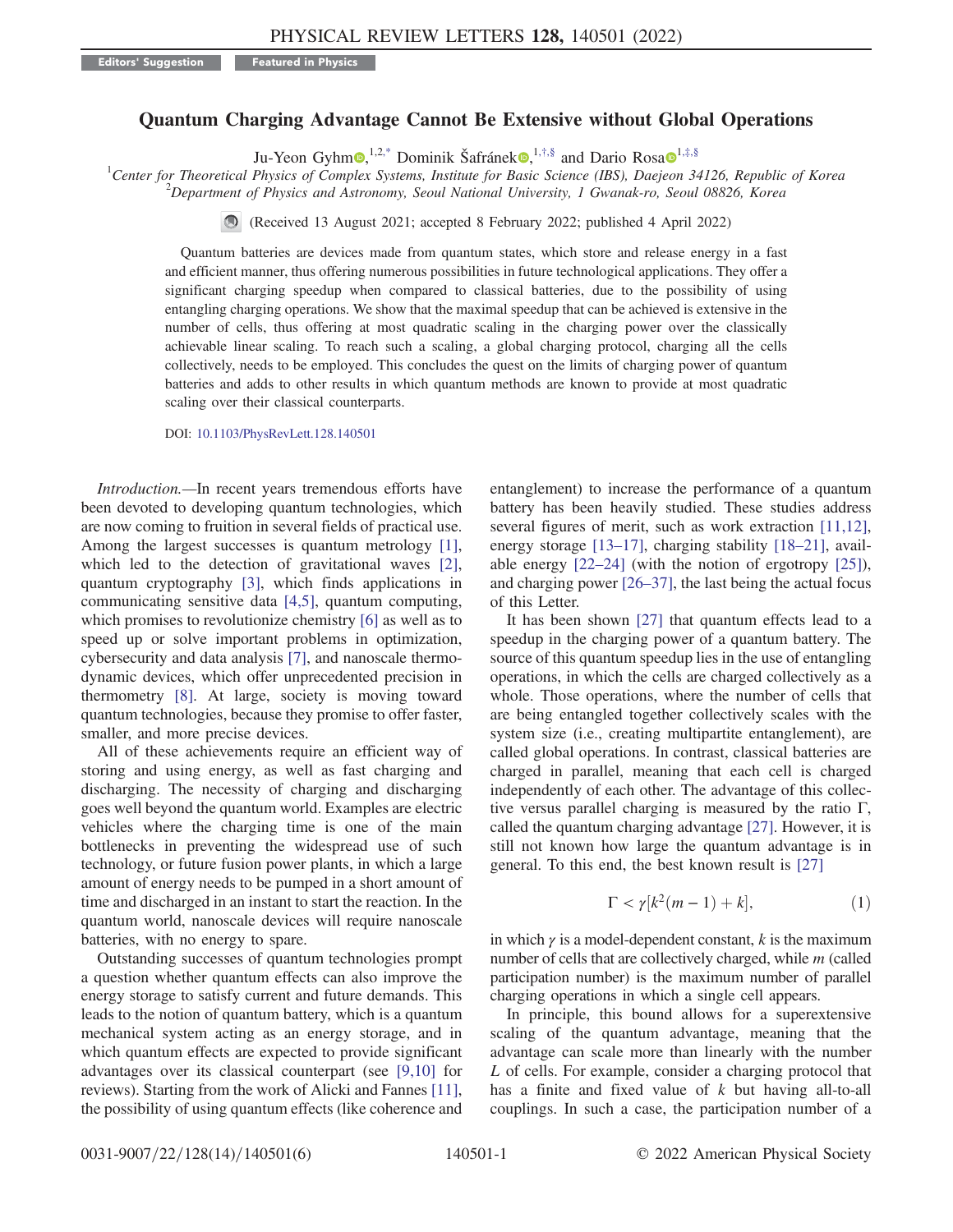given cell is of order  $m = \binom{L-1}{k-1} \approx (L-1)^{k-1}/(k-1)!$ , leading to a quantum advantage of order  $L^{k-1}$ .

This prompted a race toward finding the best possible scaling—the authors of [\[27](#page-5-8)] found that the scaling is of order L at most through an extensive numerical search, and proposed a conjecture that this extensive scaling cannot be surpassed. The search for scaling advantages continued in  $[13, 14, 28, 29, 32, 38]$  $[13, 14, 28, 29, 32, 38]$  $[13, 14, 28, 29, 32, 38]$  $[13, 14, 28, 29, 32, 38]$  $[13, 14, 28, 29, 32, 38]$  $[13, 14, 28, 29, 32, 38]$  $[13, 14, 28, 29, 32, 38]$  $[13, 14, 28, 29, 32, 38]$  $[13, 14, 28, 29, 32, 38]$  $[13, 14, 28, 29, 32, 38]$ , which also showed at most extensive scaling, but it was later shown that some of these advantages were not caused by genuine quantum effects [[39](#page-5-14)]. A genuine, extensive, quantum advantage was found in [[33](#page-5-15)], in a setup including both global charging operations and all-to-all couplings. The conjecture still held, but remained unproven, together with uncertain role as to which all-to-all interactions play in determining the quantum advantage.

In this Letter, we prove this conjecture, showing that a quantum battery provides at most extensive advantage over classical batteries. Furthermore, we show that this scaling is achievable only via global charging operations, i.e., we show that all-to-all interactions, and more generally, the participation number, does not provide any scaling advantage.

We first provide a general bound (Theorem 1), constraining the maximum charging power achievable with a general quantum battery with any general Hamiltonian, not necessarily realized by L identical cells, thus including also more general cases described in the literature [[28](#page-5-10)]. The conjecture is proven as a consequence of this theorem (Corollary 1), applied to the battery made of identical cells. Together with examples showing extensive advantage [\[26](#page-5-6)[,33\]](#page-5-15), already found and discussed in the literature, this result concludes the quest for the best possible scaling which can be obtained by quantum batteries.

<span id="page-1-2"></span>Setup.—We consider quantum batteries made out of a time independent initial Hamiltonian  $\hat{H}$ , having discrete spectrum. At time  $t = 0$  a possibly time-dependent driving Hamiltonian  $\hat{V}(t)$  is turned on and the initial state  $\hat{\rho}_0$  is evolved according to the quench

$$
\frac{d\hat{\rho}_t}{dt} = -i[\hat{V}(t), \hat{\rho}_t].
$$
\n(2)

The energy stored in the battery, measured by the initial Hamiltonian, changes from  $E(0) = \text{tr}(\hat{H}\hat{\rho}_0)$  to  $E(t) =$  $tr(\hat{H}\hat{\rho}_t)$  during time evolution. Charging the battery means reaching large values of  $E(t) - E(0)$ .

<span id="page-1-3"></span>An important figure of merit is the instantaneous charging power of the battery. It is defined as the instantaneous change in the energy stored per unit of time:

$$
P(t) = \text{tr}\left(\hat{H}\frac{d\hat{\rho}_t}{dt}\right),\tag{3}
$$

where we used that  $\hat{H}$  is time independent.

<span id="page-1-0"></span>Generally, the instantaneous power is bounded in terms of the commutator between  $\hat{H}$  and the driving term

$$
|P(t)| \le ||[\hat{H}, \hat{V}(t)]|| \le 2||\hat{H}|| ||\hat{V}(t)|| \tag{4}
$$

through the operator norm [[40](#page-5-16)].

However, the driving is often limited in realistic situations. For example, in lattice systems, the interaction couples only nearby sites and therefore  $\hat{V}$  transfers energy only between not-too-distant energy levels of the initial Hamiltonian  $\hat{H}$ . Taking the spectral decomposition of the initial Hamiltonian to be  $\hat{H} = \sum_{i} E_{i} |E_{i}\rangle \langle E_{i}|$ , where we assume the energy levels  $E_j$  being ordered, we express the driving Hamiltonian as  $\hat{V} = \sum_{j,m=1}^{N} V_{jm} |E_j\rangle\langle E_m|$ . The limiting property is formalized as follows: we define A E as limiting property is formalized as follows: we define  $\Delta E$  as the minimum value such that for all  $j$  and  $m$ ,

<span id="page-1-1"></span>when 
$$
|E_j - E_m| > \Delta E
$$
, then  $V_{jm} = 0$ . (5)

Thus, it is natural to look for a more precise bound than Eq. [\(4\),](#page-1-0) taking this common property into account.

*Main result*.—In the conditions of Eq.  $(5)$ , we now show that a more stringent bound can be derived.

Theorem 1.—For driving that couples energy levels with at most  $\Delta E$  energy difference, as expressed by Eq. [\(5\),](#page-1-1) the instantaneous charging power is bounded as

$$
|P(t)| \le \Delta E ||\hat{V}(t) - v_{\min}(t)||/2, \tag{6}
$$

where  $v_{\text{min}}(t)$  is the smallest eigenvalue of  $\hat{V}(t)$ , and  $\|\|\$ denotes the operator norm.

Hence, the operator norm of the initial Hamiltonian, central in inequality [\(4\),](#page-1-0) is not the relevant figure of merit. Instead, the crucial quantity is the maximal value of energy (as measured by  $\hat{H}$ ) that can be transferred by  $\hat{V}$  in a single time step. While nontrivial to prove, this result is very intuitive. The charging power is the amount of the energy stored in the battery in a single time step. Thus, this change in energy must be bounded by the maximum amount of energy that the driving term can transfer to the system during that time.

The fact that the bound is not given by the operator norm of  $\hat{H}$  has a far reaching consequence. As outlined in the Introduction, it has been a matter of active research which combination of initial and driving Hamiltonians can reach a charging power scaling with  $\|\hat{H}\|$ . Theorem 1 shows that to reach this scaling one needs to consider driving terms having nonvanishing matrix elements between the ground state and the highly excited states of  $\hat{H}$ . This latter property defines the so-called global charging operations which we discuss more extensively later. Another point of this bound is that it applies to any Hamiltonian  $\hat{H}$ , even with interacting cells.

Sketch of the proof.—The full proof of the theorem is technically involved. Here, we sketch the main idea, while we refer the reader to the Supplemental Material [\[41\]](#page-5-17) for details.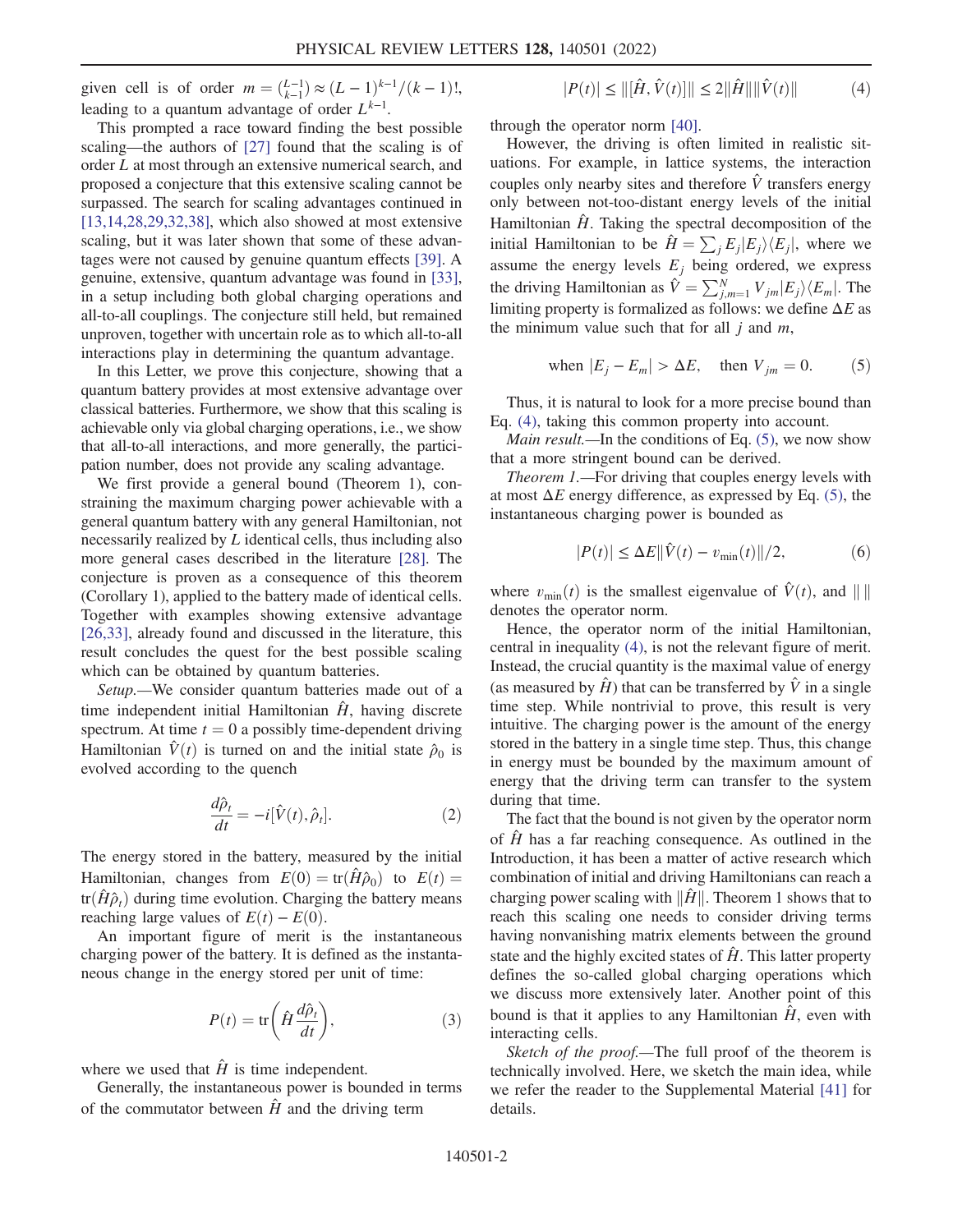<span id="page-2-0"></span>We express the commutator between  $\hat{H}$  and  $\hat{V}$  as an integral of commutators which are more easily and directly bounded. In particular, we define certain operator functions  $\hat{h}(e)$  and  $\hat{v}(e)$ , depending on a continuous parameter e and satisfying

$$
[\hat{H}, \hat{V}] = \int_{e=0}^{\Delta E} [\hat{h}(e), \hat{v}(e)] de, \tag{7}
$$

as well as the following properties:

$$
\|\hat{h}(e)\| = \frac{1}{2}, \qquad \|\hat{v}(e)\| = \|\hat{V}\|.
$$
 (8)

We apply triangle inequality to Eq. [\(7\)](#page-2-0) to derive bound  $||[\hat{H}, \hat{V}]|| \le \Delta E ||\hat{V}(t)||$ . Since any number  $\lambda$  commutes with  $\hat{H}$  and  $\hat{V}' - \hat{V}$  as also astisfies Eq. (5), we can make this  $\hat{H}$ , and  $\hat{V}'_{\lambda} = \hat{V} - \lambda$  also satisfies Eq. [\(5\)](#page-1-1), we can make this bound tighter by minimizing over  $\lambda$ bound tighter by minimizing over  $\lambda$ ,

$$
\|[\hat{H}, \hat{V}]\| = \inf_{\lambda} \|[\hat{H}, \hat{V}'_{\lambda}]\| \le \inf_{\lambda} \Delta E \|\hat{V} - \lambda\|
$$

$$
= \frac{\Delta E}{2} \|\hat{V} - v_{\min}\|.
$$
 (9)

The theorem then follows from Eq. [\(4\)](#page-1-0).

Lattice case.—In case of a battery made by cells, each of them given, for example, by a qubit, Theorem 1 provides a much more stringent bound than other known bounds [[27](#page-5-8)].

<span id="page-2-1"></span>We consider a battery composed of  $L$  identical cells, having initial Hamiltonian

$$
\hat{H} = \sum_{l=1}^{L} \hat{H}^{(l)},
$$
\n(10)

<span id="page-2-2"></span>where  $\hat{H}^{(l)} = \hat{I} \otimes \cdots \otimes \hat{I} \otimes \hat{H}_s \otimes \hat{I} \otimes \cdots \otimes \hat{I}$  and  $\hat{H}_s$  is the single site Hamiltonian at the *l*th place. We charge this the single site Hamiltonian at the lth place. We charge this battery by turning on the driving Hamiltonian,

$$
\hat{V}(t) = \sum_{\mathbf{i} \in K(L,k)} \hat{V}_i(t),\tag{11}
$$

where, by definition, each term in the summation couples together at most  $k$  cells. Expressed mathematically,

$$
K(L, k) = \bigcup_{n=1}^{k} C(L, n),
$$
  
\n
$$
C(L, n) = \{(i_1, ..., i_n)|i_1 < \dots < i_n \text{ and } i_j \in \{1, ..., L\}\},
$$
\n(12)

where  $C(L, n)$  is a set of all combinations of n sites, and  $V_i$ acts as an identity on the site which does not appear in the index, i.e., for any local matrix  $\hat{M}^{(l)} = \hat{I} \otimes \cdots \otimes \hat{I} \otimes \hat{I} \otimes \hat{I} \otimes \cdots \otimes \hat{I} \otimes \hat{I}$  $\hat{M} \otimes \hat{I} \otimes \cdots \otimes \hat{I}$ , where  $\hat{M}$  is at the *l*th place, if

 $l \notin \mathbf{i} = (i_1, ..., i_n)$ , then  $[\hat{M}^{(l)}, \hat{V}_i(t)] = 0$ . The cases with  $k \propto I$  are called global operations. The corollary follows  $k \propto L$  are called global operations. The corollary follows. Corollary 1.—For initial and driving Hamiltonians [\(10\)](#page-2-1)

<span id="page-2-3"></span>and [\(11\),](#page-2-2) the instantaneous charging power is bounded as

$$
|P(t)| \le k ||\hat{H}_s - E_{s\min}|| ||\hat{V}(t) - v_{\min}(t)||/2, \quad (13)
$$

where  $E_{s \text{min}}$  is the single cell ground state energy.

The result is proven by showing that the maximum energy jump  $\Delta E$  in this case is given by  $k\|\hat{H}_s\|$ . As shown in the Supplemental Material [[41](#page-5-17)], the corollary then follows directly from Theorem 1.

The consequences of the bound in Eq. [\(13\)](#page-2-3) are remarkable. In particular, it rules out the possibility of having extensive quantum charging advantage without global charging operations.

To show that, we need to discuss each of these terms separately: as explained above,  $k$  is the number of cells being coupled together by the driving, and thus  $k \leq L$ .  $\|\hat{H}_s - E_s\|$  is a number that depends on particulars of a single cell but does not scale with L. The last term,  $\|\hat{V}(t) - v_{\text{min}}(t)\|$ , which we call potential (in analogy with electric circuits), can be in principle made arbitrarily large. Physically, this would correspond to investing a very large or infinite energy into the driving. With larger driving energy, the charging is faster. Thus, to compute the quantum charging advantage, we need to compare the parallel and quantum scaling on an equal footing, by assuming that the energy scale that is invested into the driving is the same in both cases. We do that by fixing the potential of the quantum driving to be at most equal to the potential of the parallel driving,  $\|\hat{V} - v_{\text{min}}\| \le \|\hat{V} - v_{\text{min}}\|$ . This is the constraint  $C_0$  introduced and argued for in Ref. [27] C0, introduced and argued for in Ref. [\[27\]](#page-5-8).

Parallel charging is given by  $k = 1$  in driving Hamiltonian [\(11\),](#page-2-2) while the initial state is assumed to be a product state  $\hat{\rho} = \hat{\rho}_s^{\otimes L}$ . Thus, in the parallel charging scenario the driving affects each cell independently. From this, we easily calculate that both the potential  $\|\hat{V}^{\parallel}$  $v_{\text{min}}^{\parallel} \| = L \|\hat{V}_{s}^{\parallel} - v_{s_{\text{min}}}^{\parallel} \|$  and the charging power  $P^{\parallel} = L P_{s}^{\parallel}$ scale linearly with L.  $\hat{\rho}_s$ ,  $\|\hat{V}_s^{\parallel} - v_{smin}^{\parallel}\|$ , and  $P_s^{\parallel}$  denote the state, potential, and charging power of a single cell, respectively.

Combining Eq. [\(13\),](#page-2-3) constraint C0, and the results for parallel charging, we bound the quantum advantage as

$$
|\Gamma| = \frac{|P|}{|P^{\parallel}|} \le \frac{k||\hat{H}_s - E_{s\min}||\hat{V}_s^{\parallel} - v_{s\min}^{\parallel}||L}{2|P_s^{\parallel}|L} = \gamma k,
$$
 (14)

where  $\gamma$  is L and k independent. Thus, the quantum advantage scales with the maximum number  $k$  of cells that are coupled together by  $\hat{V}$ . If this number does not scale with the lattice size  $L$ , then the quantum advantage cannot scale with L, as extensively foreshadowed in the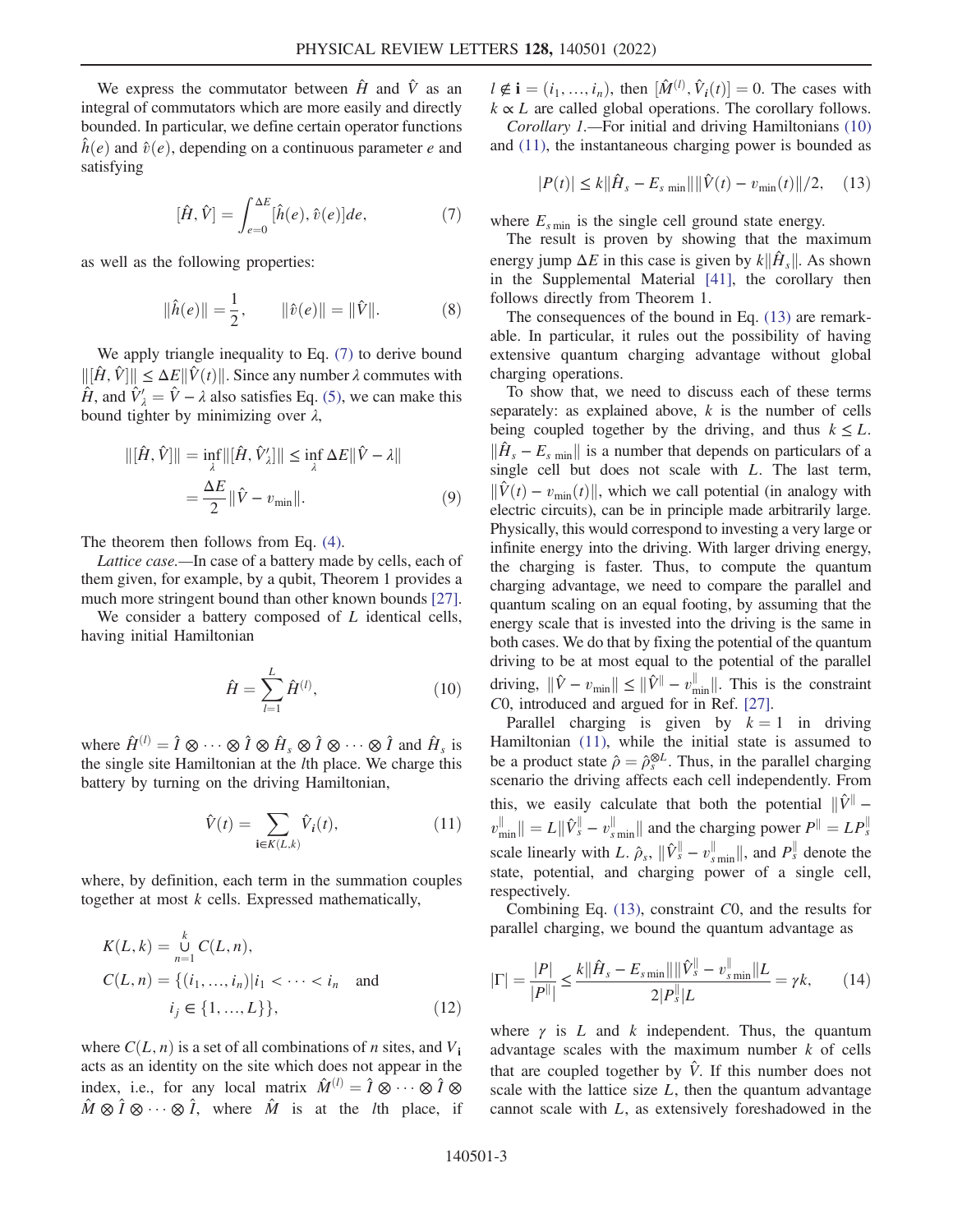Introduction. The extensive scaling is possible only for global interactions,  $k \propto L$ . By showing that the only source of the quantum advantage comes from the global entangling operations, we showed that the advantage comes from genuine quantum effects. This addresses the discussion of the role of quantumness posed in relation to the bound on charging power found in [[39](#page-5-14)].

Finally, we ask what is the maximal scaling of power with L that a quantum charging protocol can achieve. Clearly, using Eq. [\(13\),](#page-2-3) the maximum charging power is given by the product of  $k$ , and by whatever scaling can be constructed from  $\|\hat{V} - v_{\text{min}}\|$  (for now leaving constraint C0 behind). It is possible to artificially construct some driving Hamiltonians that scale superextensively, i.e., with higher powers of L [[28](#page-5-10),[29](#page-5-11)]. However, such models are unphysical [\[33,](#page-5-15)[39\]](#page-5-14), because they would lead to a free energy that is superextensive in the thermodynamic limit. Therefore, for any physical model, considering extensive energy  $\|\hat{V} - v_{\text{min}}\| \sim L$ , the maximal charging power scales at most quadratically  $P \sim L^2$ , for global operations  $k \propto L$ . (Compare with the linear scaling of parallel charging.)

<span id="page-3-1"></span>As an illustrative example, we study charging of a quantum battery by means of a driving Hamiltonian obtained via a simple generalization of the celebrated Sachdev-Ye Hamiltonian [\[42\]](#page-5-18), i.e., a random, two-local, all-to-all Hamiltonian

$$
\hat{V} = C \sum_{i < j}^{L} \sum_{a = x, y, z} J_{ij}^a \hat{\sigma}_i^a \hat{\sigma}_j^a,\tag{15}
$$

where the coupling constants  $J_{ii}^{\alpha}$  are randomly extracted from a normal distribution and the normalization factor  $C$  is chosen such that  $\|\hat{V} - v_{\text{min}}\| = 2$ , to ensure a fair comparison between different realizations (instances).  $(C \propto L^{-3/2})$ , which for the Sachdev-Ye Hamiltonian follows from the replica formalism [\[42](#page-5-18)[,43\]](#page-5-19). We numerically confirm this scaling in the Supplemental Material [\[41\]](#page-5-17).) The results are shown in Fig. [1\(a\)](#page-3-0). We clearly see that the power is bounded by the degree of k locality and not by the participation number. As a result, we do not find any extensive charging advantage for this model as expected. Interestingly, we observe that both the maximum power as well as the maximum value of the commutator norm

$$
\|[\hat{H},\hat{V}]\|
$$

slightly decreases with the system size  $L$ . This is a finite size effect which sensitively reduces by further increasing the system size. We present an analysis of this phenomenon in the Supplemental Material [[41](#page-5-17)].

Does global charging always lead to an extensive quantum advantage?—The presence of a global charging term in  $\hat{V}$  does not guarantee an extensive charging advantage.

<span id="page-3-0"></span>

FIG. 1. (a) Maximum power  $P_{\text{max}}$  and maximum operator norm of the commutator  $\|\left[\hat{H}, \hat{V}\right]\|$  as a function of L (maximized over<br>all time and 500 realizations of disorder for each value of L) all time and 500 realizations of disorder for each value of  $L$ ), starting from the ground state of initial Hamiltonian  $\hat{H} = \sum L_h \hat{\epsilon}_h^2$  and charged by driving Hamiltonian as in Eq. (15)  $\sum_{l=1}^{L} h\hat{\sigma}_l^z$  and charged by driving Hamiltonian as in Eq. [\(15\).](#page-3-1)<br>For this example, we fixed  $h = 1$ . We observe a slight decrease in For this example, we fixed  $h = 1$ . We observe a slight decrease in  $P_{\text{max}}$  and  $\|\hat{H}, \hat{V}\|$  with growing L, which is a result of increasing dimensionality of the system resulting in the lower chance of the dimensionality of the system, resulting in the lower chance of the of the initial state to be optimal. While keeping the number of realizations of different driving fixed at 500, which means that upper the bound is more difficult to reach. (b) The same as (a) but for a driving given by Eq. [\(16\).](#page-3-2) For this example, we additionally fixed  $V = 1$ .

<span id="page-3-2"></span>As an example, consider a battery composed of L qubits having initial Hamiltonian  $\hat{H} = \sum_{l=1}^{L} h \hat{\sigma}_l^z$  and charged via<br>the following driving the following driving

$$
\hat{V} = \frac{V}{\lfloor L/2 \rfloor + 1} \left( \sum_{l=\text{odd}} \hat{\sigma}_l^x \otimes \hat{\sigma}_{l+1}^x + \stackrel{L}{\underset{l=1}{\otimes}} \hat{\sigma}_l^x \right), \quad (16)
$$

with V being a constant. From Theorem 1, we obtain  $P \le 2Lh\|\hat{V}\| = 2LhV$  (using  $\|\hat{H}_s - E_s\| = 2h$ ), due to the second term representing a global operation, which couples all of the sites at the same time. Presence of this global charging term suggests possibility of an extensive charging advantage.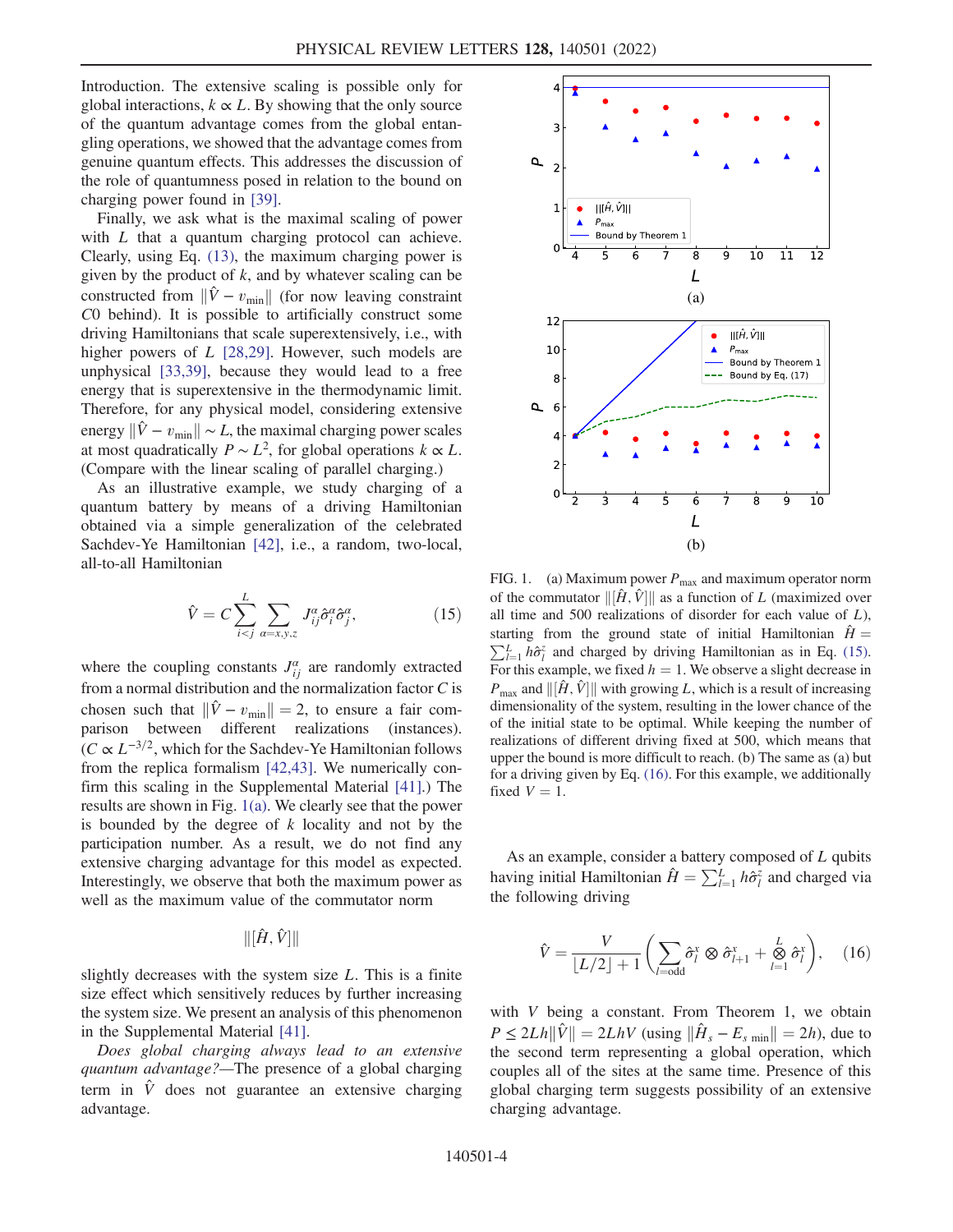However, in this case an extensive quantum advantage is not reached. This is because the nearest-neighbor terms  $\sum_{l=\text{odd}} \hat{\sigma}_l^x \otimes \hat{\sigma}_{l+1}^x$ , which provide nonextensive advantage, dominate the interaction. They contribute  $V/(1+1/|L/2|)$ while the global term contributes only  $V/((L/2 + 1)$  to the total norm  $\|\hat{V}\|$ . This subextensive scaling is confirmed by the following, alternative, inequality, which is derived in the Supplemental Material [[41\]](#page-5-17),

<span id="page-4-16"></span>
$$
|P(t)| \le \sum_{k=1}^{L} k \|\hat{V}_k\| \|\hat{H}_s - E_{s\min}\|,\tag{17}
$$

where  $\hat{V}_k$  is the k-local part of  $\hat{V}$ . From inequality [\(17\)](#page-4-16) we obtain  $P \le 4||\hat{V}_2||h + 2L||\hat{V}_L||h = \{[4/(1+1/|L/2|)] +$  $[2L/(\lfloor L/2 \rfloor + 1)]$   $Vh \approx 8Vh$  for the present example,<br>which indeed confirms that the power does not display an which indeed confirms that the power does not display an extensive advantage. As a further confirmation, we explicitly computed the maximum charging power for this driving Hamiltonian [\(16\),](#page-3-2) reported in Fig. [1\(b\).](#page-3-0) We clearly see that the charging power stays well-below the threshold given by Eq. [\(17\)](#page-4-16).

Discussion and conclusions.—We found a bound on the maximum charging power which can be achieved by charging a quantum battery via an external quench protocol.

This bound shows that the maximum charging power is not dependent on the operator norm of the battery Hamiltonian, by which the amount of charged energy is measured. Instead, it is governed by the maximum energy difference  $\Delta E$  between two eigenstates of the battery Hamiltonian for which the driving Hamiltonian has a nonvanishing matrix element. In other words, the charging power is limited by the amount of energy that the driving Hamiltonian can add into the battery in a single step, a result which a posteriori seems very natural. This bound can be applied to a general quantum battery, described by any Hamiltonian, even those of interacting quantum cells.

When applied to quantum batteries made of L identical cells, this bound provides a limit on how fast they can be charged as compared to classical batteries. The maximum speed by which a quantum battery can be charged depends only on the number  $k$  of cells interacting together in a single term. It does not depend on the participation number, which is the number of independent terms in the driving Hamiltonian in which a single cell appears. For example, pairwise interactions can provide a quantum speedup by at most a factor of 2, even in the case of all-to-all couplings, where every cell is connected to every other cell. For a speedup of a factor of  $k$ , one needs to consider  $k$ -cell interactions, while the maximal speedup of L is achieved for L-particle interactions. While charging power of classical batteries scales linearly with the number of cells  $(\propto L)$ , quantum batteries provide at most quadratic scaling in charging power ( $\propto L^2$ ). This quadratic scaling cannot be reached without global operations. However, the mere presence of global charging operations does not always guarantee an extensive charging advantage, as we demonstrated on an explicit example.

This Letter adds to other results, in which quantum systems provide at most quadratic improvement over the known classical method, like the Heisenberg limit in sensitivity scaling in quantum metrology over the classically achievable shot-noise limit [[1](#page-4-3)[,44](#page-5-20)[,45\]](#page-5-21), and Grover's search algorithm [[46](#page-5-22)], which is known to be asymptotically optimal [[47](#page-5-23)].

The bound specifies, for a given battery Hamiltonian and for a given driving, the maximum instantaneous charging power achievable in that particular setup. It does not give any information about the quantum state for which such a power can be achieved. This constitutes an interesting question for future research.

We acknowledge the support by the Institute for Basic Science in Korea (IBS-R024-Y2 and IBS-R024-D1). D. R. would like to thank M. Carrega, J. Kim, J. Murugan, and J. Olle for collaboration on related projects.

<span id="page-4-2"></span><span id="page-4-1"></span><span id="page-4-0"></span>[\\*](#page-0-0) kjy3665@snu.ac.kr [†](#page-0-0) dsafranek@ibs.re.kr

- [‡](#page-0-0) dario\_rosa@ibs.re.kr
- <span id="page-4-3"></span> ${}^{\$}D.$  Š. and D. R. contributed equally to this work.
- <span id="page-4-4"></span>[1] V. Giovannetti, S. Lloyd, and L. Maccone, [Nat. Photonics](https://doi.org/10.1038/nphoton.2011.35) 5, [222 \(2011\)](https://doi.org/10.1038/nphoton.2011.35).
- <span id="page-4-5"></span>[2] B. P. e. A. Abbott (LIGO Scientific and Virgo Collaborations), Phys. Rev. Lett. 116[, 061102 \(2016\).](https://doi.org/10.1103/PhysRevLett.116.061102)
- [3] S. Pirandola, U. L. Andersen, L. Banchi, M. Berta, D. Bunandar, R. Colbeck, D. Englund, T. Gehring, C. Lupo, C. Ottaviani, J. L. Pereira, M. Razavi, J. Shamsul Shaari, M. Tomamichel, V. C. Usenko, G. Vallone, P. Villoresi, and P. Wallden, [Adv. Opt. Photonics](https://doi.org/10.1364/AOP.361502) 12, 1012 (2020).
- <span id="page-4-7"></span><span id="page-4-6"></span>[4] C. Elliott, A. Colvin, D. Pearson, O. Pikalo, J. Schlafer, and H. Yeh, [arXiv:quant-ph/0503058](https://arXiv.org/abs/quant-ph/0503058).
- <span id="page-4-8"></span>[5] Y.-A. Chen, Q. Zhang, T.-Y. Chen, W.-Q. Cai, S.-K. Liao, J. Zhang, K. Chen, J. Yin, J.-G. Ren, Z. Chen et al., [Nature](https://doi.org/10.1038/s41586-020-03093-8) (London) 589[, 214 \(2021\)](https://doi.org/10.1038/s41586-020-03093-8).
- [6] Y. Cao, J. Romero, J. P. Olson, M. Degroote, P. D. Johnson, M. Kieferová, I. D. Kivlichan, T. Menke, B. Peropadre, N. P. D. Sawaya, S. Sim, L. Veis, and A. Aspuru-Guzik, Chem. Rev. 119[, 10856 \(2019\)](https://doi.org/10.1021/acs.chemrev.8b00803).
- <span id="page-4-10"></span><span id="page-4-9"></span>[7] S. Aaronson, Sci. Am. 298[, 62 \(2008\).](https://doi.org/10.1038/scientificamerican0308-62)
- <span id="page-4-11"></span>[8] F. Menges, P. Mensch, H. Schmid, H. Riel, A. Stemmer, and B. Gotsmann, Nat. Commun. 7[, 10874 \(2016\)](https://doi.org/10.1038/ncomms10874).
- <span id="page-4-12"></span>[9] F. Campaioli, F. A. Pollock, and S. Vinjanampathy, [arXiv:](https://arXiv.org/abs/1805.05507) [1805.05507.](https://arXiv.org/abs/1805.05507)
- <span id="page-4-14"></span><span id="page-4-13"></span>[10] S. Bhattacharjee and A. Dutta, [Eur. Phys. J. B](https://doi.org/10.1140/epjb/s10051-021-00235-3) 94, 239 [\(2021\).](https://doi.org/10.1140/epjb/s10051-021-00235-3)
- [11] R. Alicki and M. Fannes, *Phys. Rev. E* **87**[, 042123 \(2013\).](https://doi.org/10.1103/PhysRevE.87.042123)
- <span id="page-4-15"></span>[12] K. V. Hovhannisyan, M. Perarnau-Llobet, M. Huber, and A. Acín, Phys. Rev. Lett. 111[, 240401 \(2013\).](https://doi.org/10.1103/PhysRevLett.111.240401)
- [13] G. M. Andolina, D. Farina, A. Mari, V. Pellegrini, V. Giovannetti, and M. Polini, Phys. Rev. B 98[, 205423 \(2018\).](https://doi.org/10.1103/PhysRevB.98.205423)